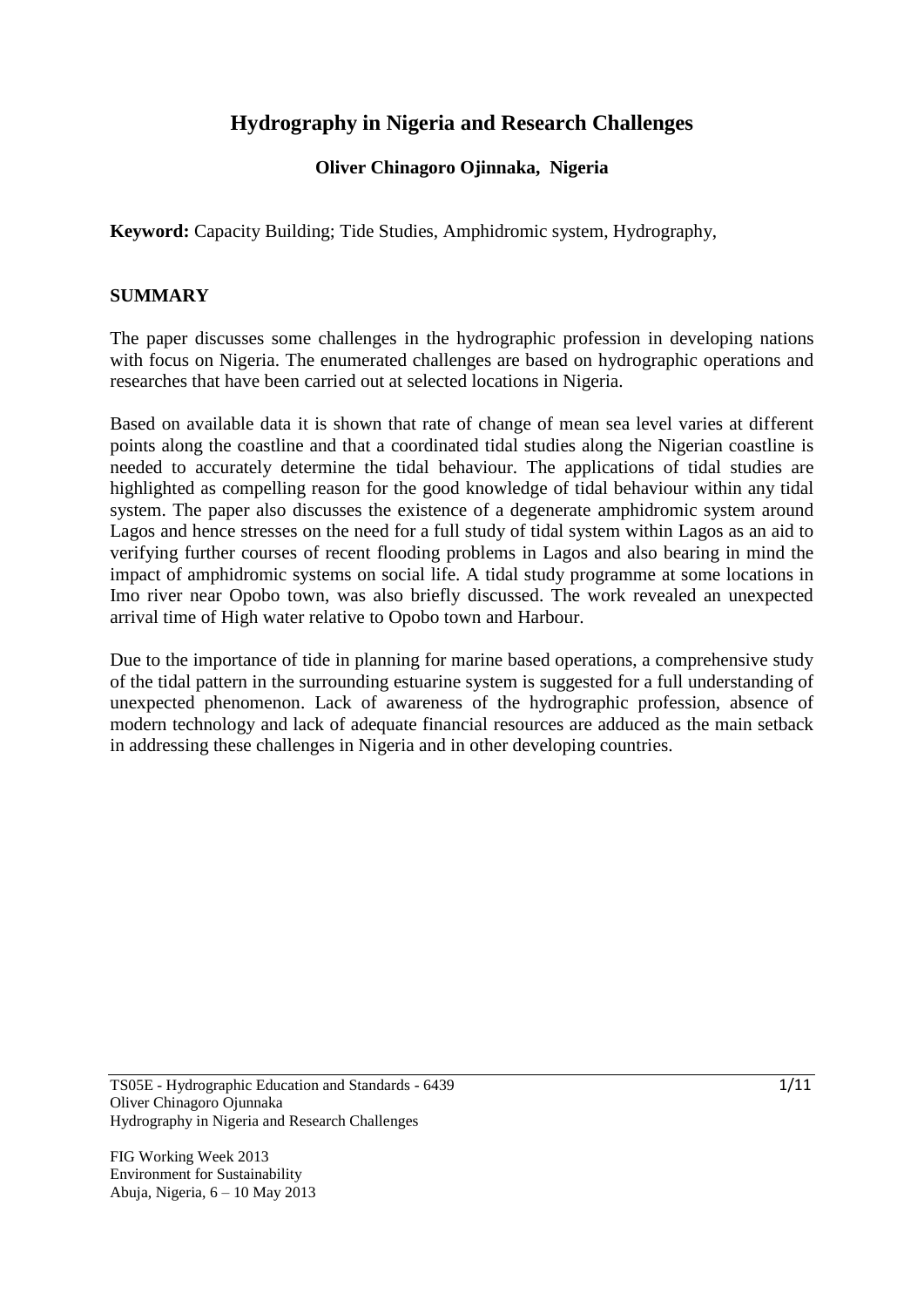## **Hydrography in Nigeria and Research Challenges**

### **Oliver Chinagoro Ojinnaka, Nigeria**

### **1. INTRODUCTION**

The lack of awareness in hydrographic operations has remained a plaguing problem in the developing countries including Nigeria. Consequently, very few studies have been carried out in these nations and the numerous challenges to the hydrogropher remain unattended to. In Nigeria, hydrographic operation have often been limited to profit-oriented projects and uncoordinated studies which are scattered across the nation. Several aspects of national hydrography continue to pose problems without visible solutions. The case of a planned or systematic program to address the nation's need in hydrography has continued to remain a mirage. The numerous problems which have continued to demand attention include but are not limited to the following:

- i. Comprehensive charting of the nations coastal waters and estuaries
- ii. Systematic study of the tidal pattern along the Nigerian coastlines and estuaries and establishment of surge monitoring systems.
- iii. Establishment of Institutional frame work for hydrographic education and practise in Nigeria.

The discussions in this paper are however limited to observations encountered in the course of some tidal works in the country and the principal aim is highlight some of the challenges which the Hydrographer in Nigeria should address.

### **1.1 Study of Tidal Patterns Along Nigerian Coastline**

Tidal Studies are employed in everyday life for the following: (Ojinnaka 2004):

- i. Control establishment and study campaigns in coastal zones.
- ii. Surge prediction and monitoring.
- iii. Marine traffic control.
- iv. Reduction of bathymetric data.
- v. Industrial and domestic water supply.
- vi. Agriculture.
- vii. River pollution studies in estuarine and coastal waters.
- viii. Analysis of tidal stream.
- ix. Determination of Mean Sea Level.
- x. Definition of maritime baselines.

Many coastal nations have therefore established functional tidal stations with continuous data collection and analyses.

TS05E - Hydrographic Education and Standards - 6439 Oliver Chinagoro Ojunnaka Hydrography in Nigeria and Research Challenges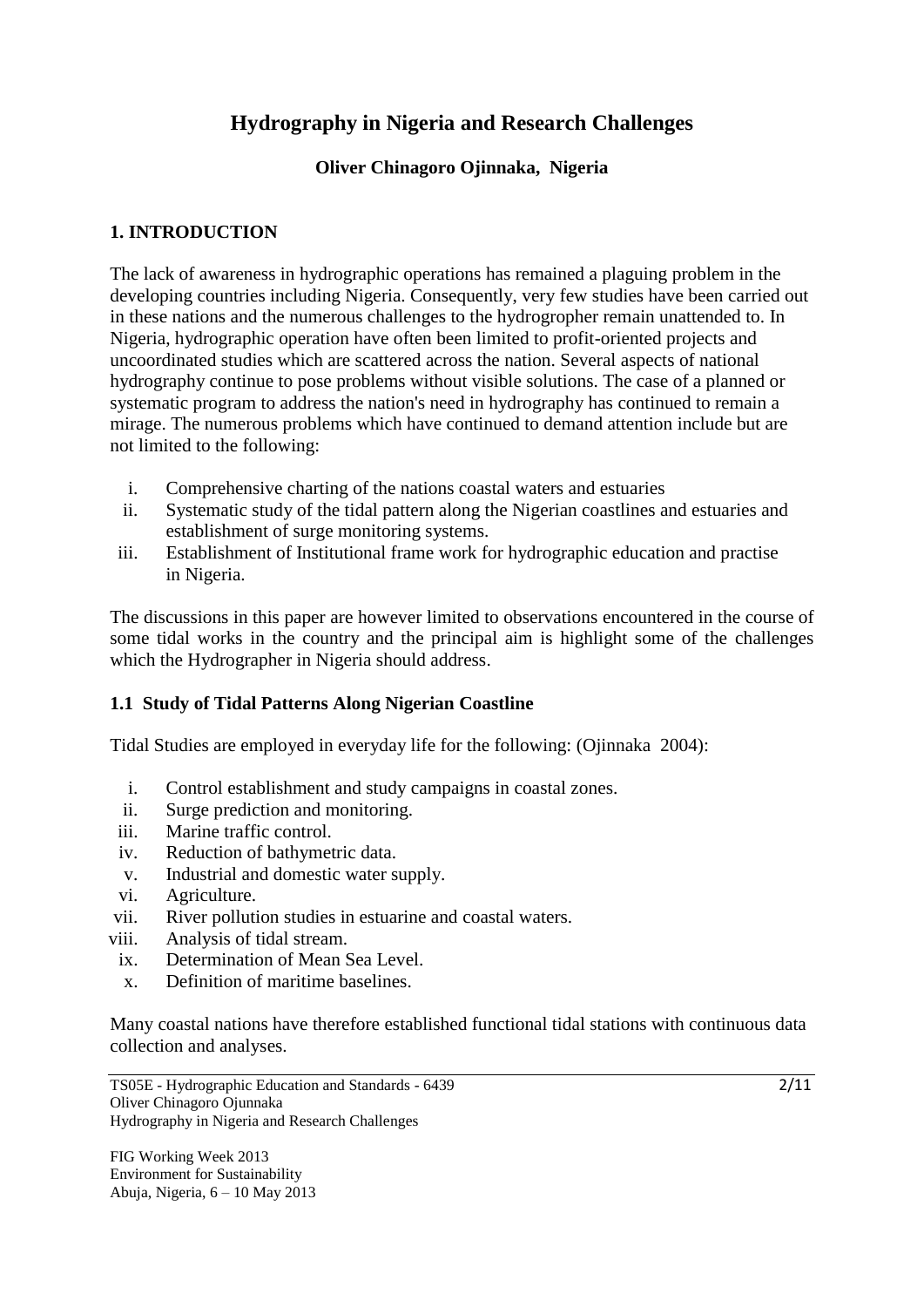The Nigerian coastline stretches about eight hundred and fifty three kilometres (853km) and forms of the Atlantic coastline. It is marked by a series of sandbars, backed by lagoons of brackish water that support the growth of mangroves(Encarta ,2009). The Nigerian Coastline lies between the micro-tidal range(0 -2m) from Lagos to Bonny, and the meso-tidal range(2-4m) from East of Bonny to Nigeria/Cameroun coastal boundary.(Ojinnaka, 2006) The Easy-Tide(2012) publishes 26 locations of tidal predictions in Nigeria while the Tide-Forecast publishes data for four stations namely Bonny, Akassa, Lagos bar and Calabar. The Guinea Current transports and deposits large amounts of sand along the coastline resulting in a straight coastline with few good natural harbours that require constant dredging to remove deposited sand. The coastal area is therefore generally shallow with depths rarely getting up to 20m.

It shoals into the estuaries resulting in serious shallow water distortion of tidal waves as the tide propagates towards the head of estuaries.

Unfortunately, despite apparent preponderance of tidal stations as listed in Easy-Tide, only the Bonny tidal station has so been documented as a standard tide gauge station with verified values of tidal constants obtained from long period observations.. There has been no official confirmation of the tidal constants employed for the published predictions of the other tidal stations. There is therefore no other officially designated standard port apart from Bonny Town. Consequently tide work in Nigeria has remained bedevilled by the following problems:**(** Nigerian Hydrographer of Navy, 2005**)**

- i. The occurrence of negative values of predicted tides at some tide stations and the high values of the annual lowest heights at other stations indicate incorrectly established chart datum at these locations.
- ii. Absence of reference bench marks at almost all tidal location resulting in arbitrary recovery of gauge zero in event of disturbance.
- iii. Lack of correlation between the chart datum at the tide stations resulting in inconsistencies in water level observations and predictions along the coastline. This does not allow for seamless navigation between the stations along the coastline or estuaries.

The rate of mean sea level changes along the Nigeria coast line has been noticed to vary between stations. This is illustrated fiugre1 (Ojinnaka, 2006). From the figure, it is observed that for the period between 1982 and 1983 for which data from the three locations are available, while Bonny showed rise in M.S.L, Lagos showed decrease and Forcados indicated no change.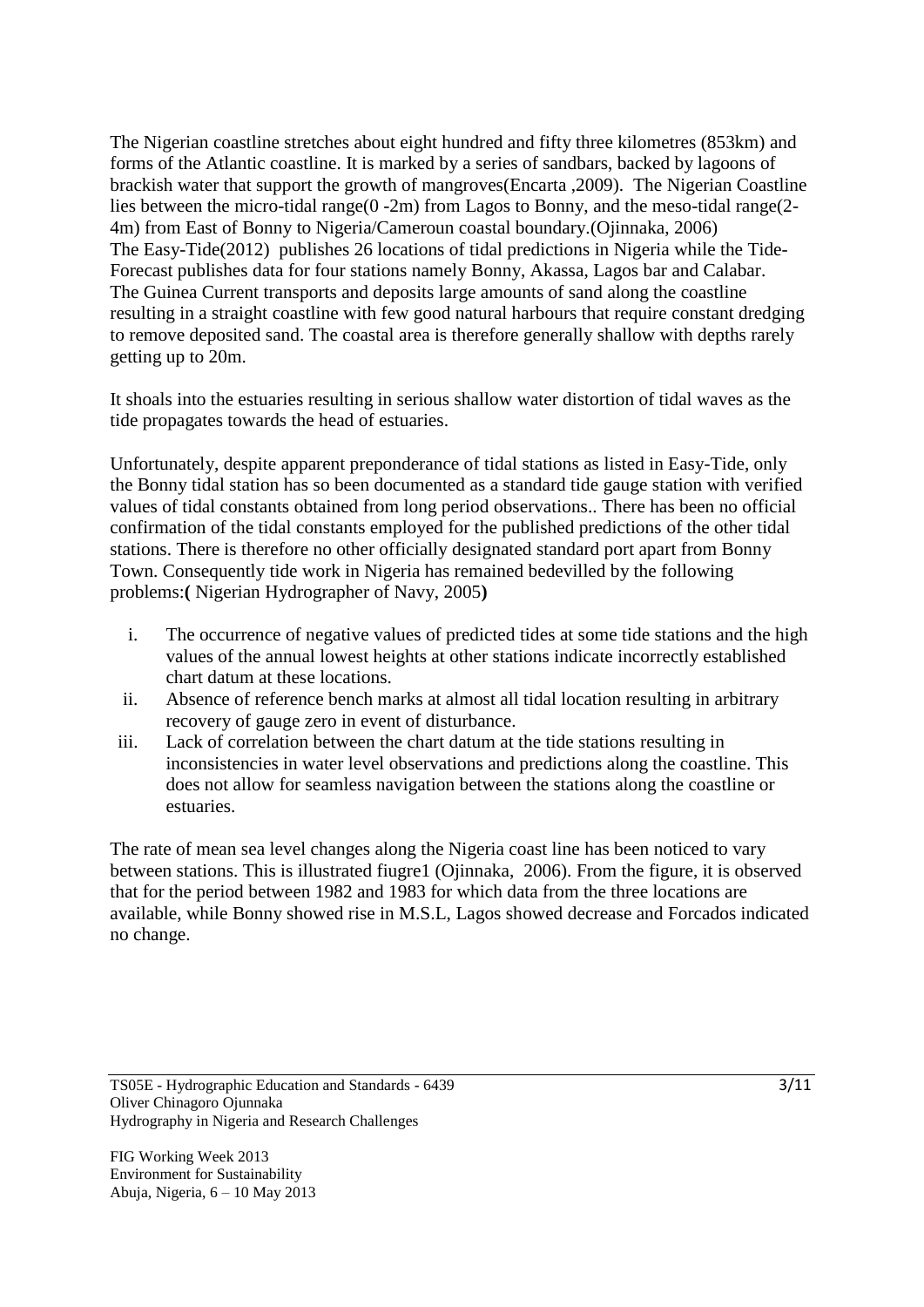

It may therefore be wrong to adopt one model for any meaningful study that covers the entire Nigerian coastline. To understanding the tidal pattern along the coastline will require the E establishment of a network of gauges for tide observations and analysis so that changes within L given intervals can be captured. Unfortunately, Bonny has continued to remain the only recognised primary tidal station in Nigeria. Incidentally, for short period observation of tides, Bonny is assumed to cover the secondary ports up to Akassa (see fig 2). Any other secondary C port west of Akassa is tied to Takoradi in Ghana. H



Fig 2.

TS05E - Hydrographic Education and Standards - 6439 Oliver Chinagoro Ojunnaka Hydrography in Nigeria and Research Challenges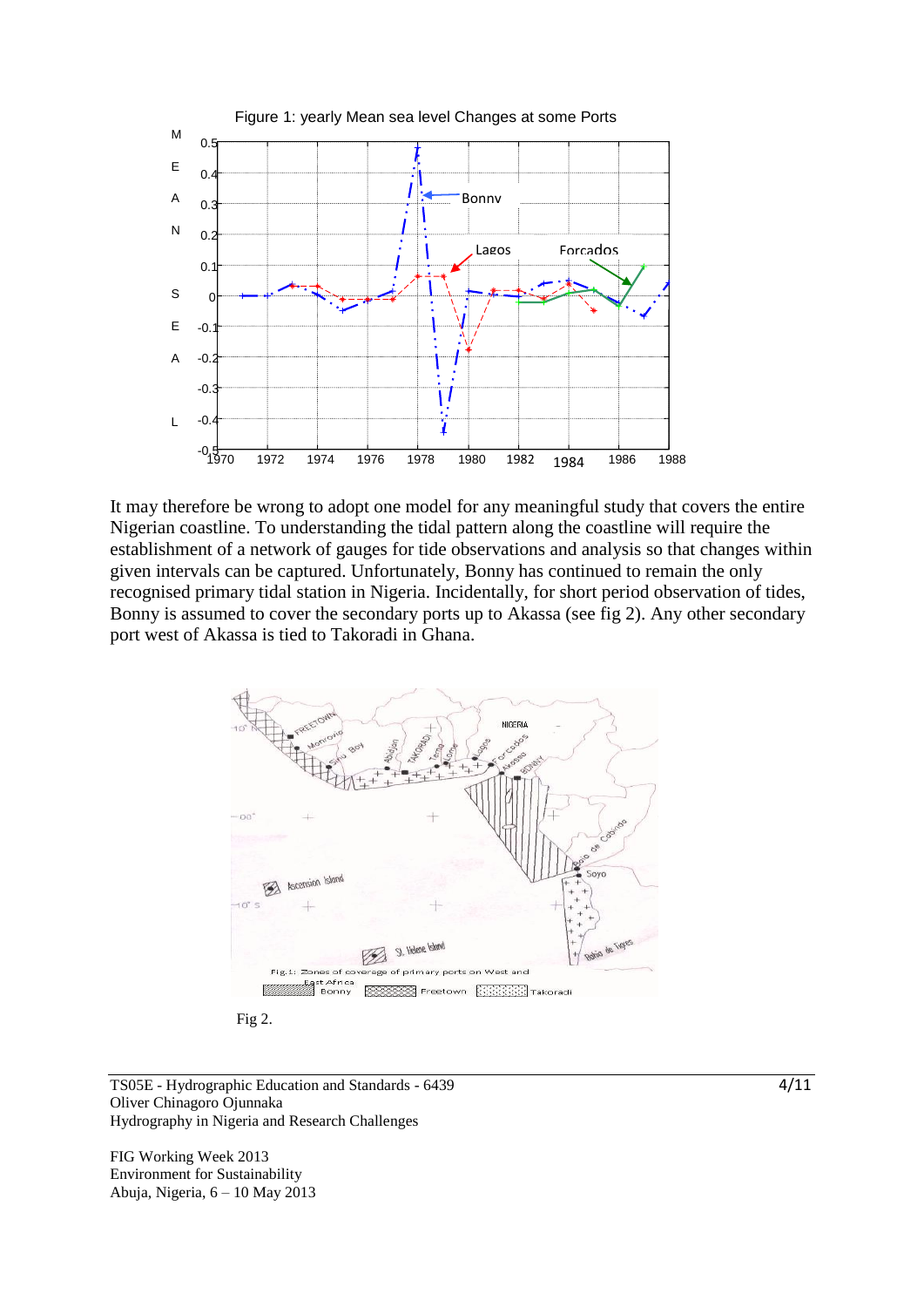But studies have also shown that all locations along the Nigerian coastline can be referenced to Bonny without any loss in accuracy. Figure 3 shows plot of differences between observed and predicted tides which are referred to Bonny and Takoradi. The application of this new relationship between Bonny and these tidal stations can be possible when there is a correlated study between these locations and Bonny for the purpose of determining the time and height differences between the stations. This is a function of awareness and availability of resources.



#### **1.2 The Degenerate Amphidromic Point at Lagos**

Within the previous years, Lagos state in Nigeria has been subjected to serious flooding problems, and the several reasons adduced to this include the following: heavy rainfall, opening of Dam, depletion of sand along the coastline due to wave action, blockage of the drainage systems, etc. *(http://www.unesco.org/csi/act/lagos/flood5.htm* However, one vital feature of Lagos has been left out in all these speculations. Figure 4 shows plots of ranges for the spring tide along West Africa. The lowest range of tide is at Lagos bar with a range of 1 meter.  $(H_{m2}=0.37, H_{s2}=0.13)$ . Further in at Apapa the range is lower with a value of  $0.64$ m( $H<sub>m2</sub>=0.25$ ,  $H<sub>s2</sub>=0.07$ ) (Admiralty Tide Tables 2000). This suggests the existence of a degenerate amphidrom somewhere within the Lagos town.

TS05E - Hydrographic Education and Standards - 6439 Oliver Chinagoro Ojunnaka Hydrography in Nigeria and Research Challenges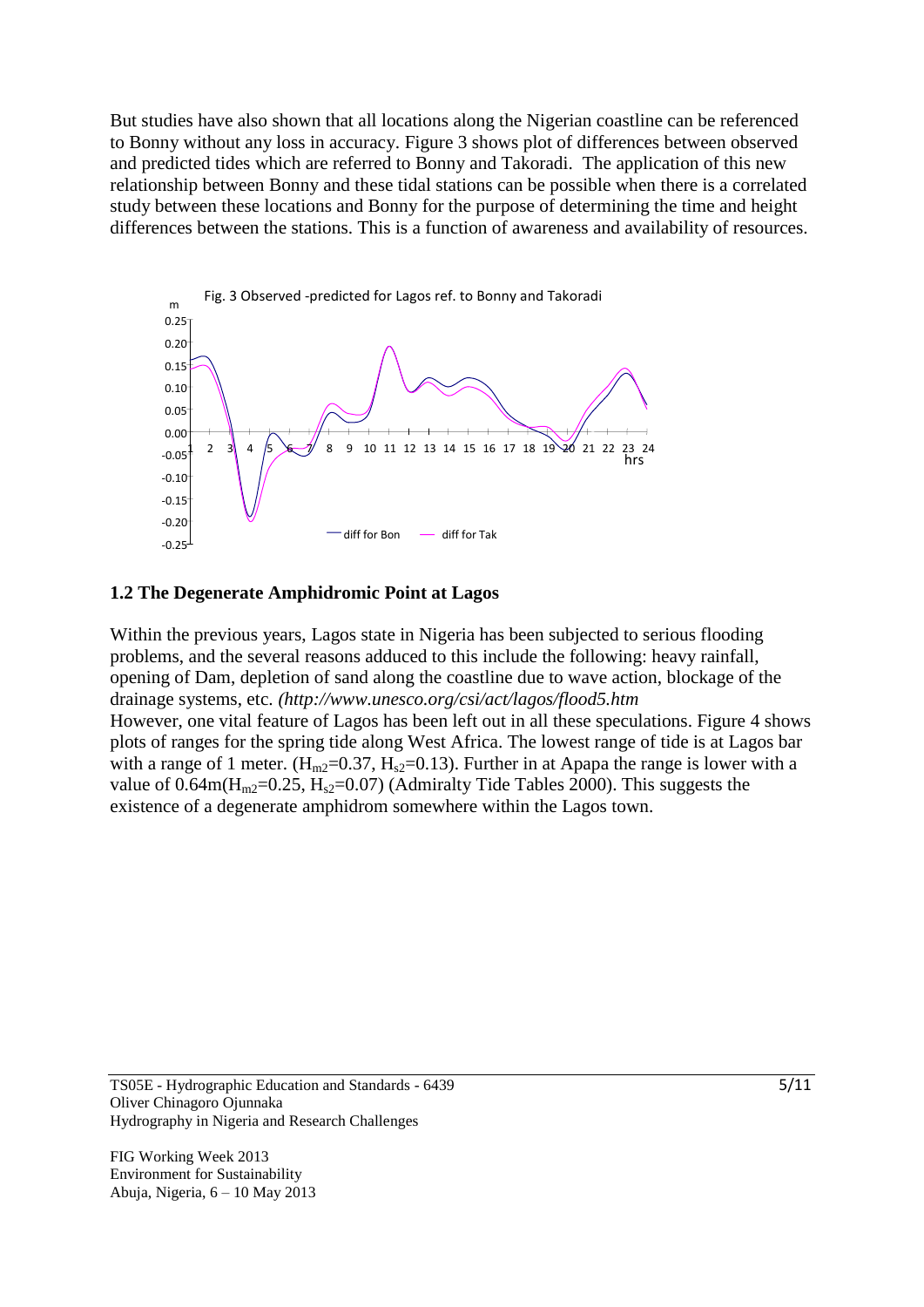

An amphidrome is a stationary [ocean](http://www.eoearth.org/article/Seas_of_the_world) point around which tides rotate in a counter clockwise (clockwise) sense in the northern (southern) hemisphere, i.e. the point about which the cotidal lines radiate. The vertical range of the tide increases with distance away from the amphidrome. The tidal range at the amphidromic point is almost zero. There is therefore almost no vertical movement of water level at the amphidromic point.

 The knowledge of amphidromic systems is of particular interest, given their annually "constant" nature, for the monitoring and understanding of oceanic, climatic, as well as biological variabilities at seasonal to decadal scales, which strongly affect many aspects of the natural and societal activities on the globe. - Chen and Quartly (2005)

 Figure 5 shows the amphidromic system of the world's oceans and the co-tidal lines. Figure 6 is the tide energy map superimposed on the amphidromic systems. The figure indicates increasing energy towards west African coastline. An apparent wrong impression on the Nigerian Coastline however suggests a uniform energy across the Nigerian coastline. This is contrary to published tidal studies which show increase in energy east and west of Lagos Bar and a suggested presence of a degenerate amphidromic point located within Lagos. A comprehensive study of the tidal patterns in Lagos state, Nigeria, is therefore essential for a full knowledge of the causes of the recently experienced flooding system in this coastal town. This calls for awareness on the part of the hydrographic community and the availability of human and financial resources.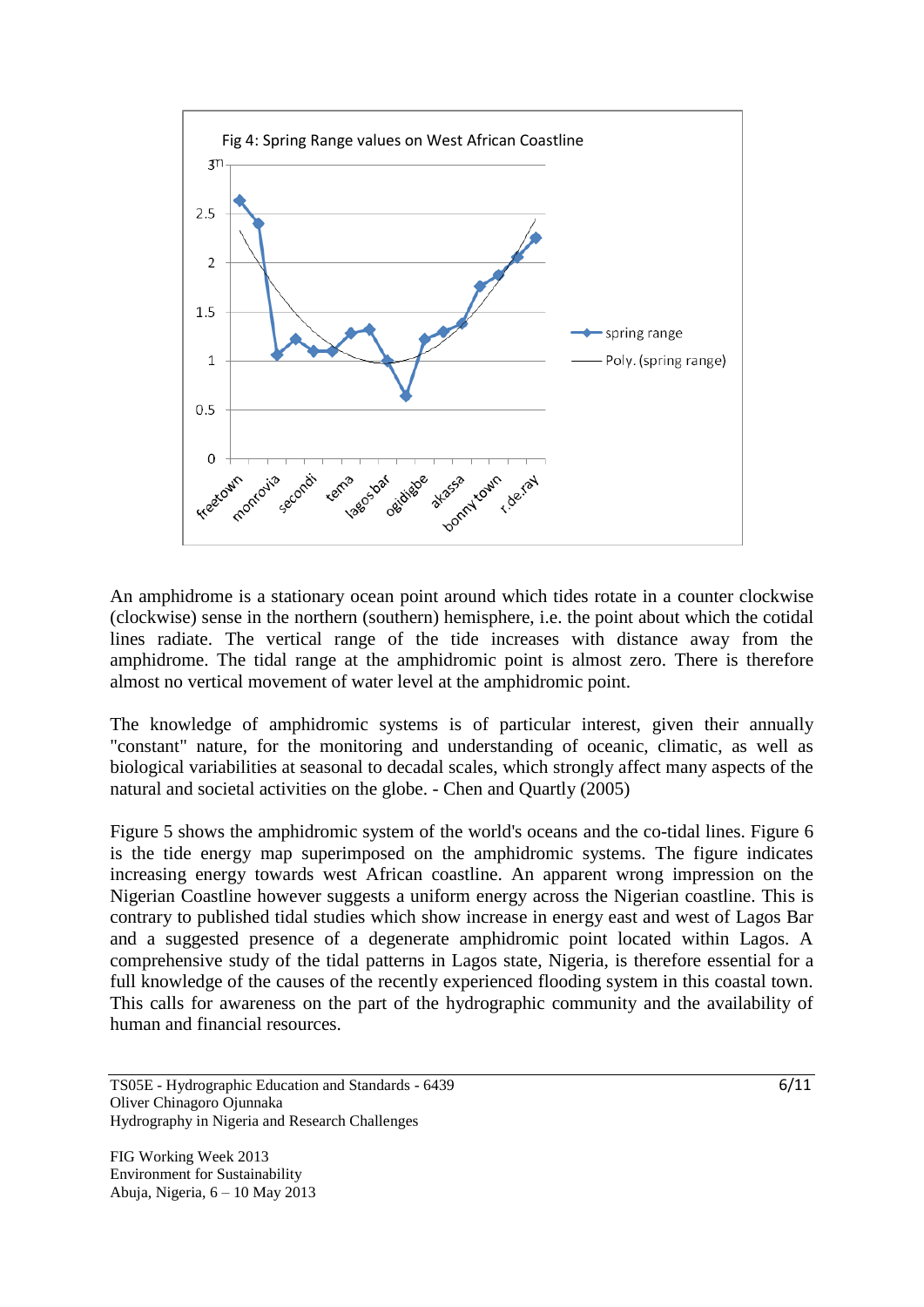# Amphidromic Points in the World Ocean



Fig 5 Amphidromic Points in the World Ocean



*http://www.eoearth.org/article/Amphidrome?topic=49523* 

TS05E - Hydrographic Education and Standards - 6439 Oliver Chinagoro Ojunnaka Hydrography in Nigeria and Research Challenges

FIG Working Week 2013 Environment for Sustainability Abuja, Nigeria, 6 – 10 May 2013 7/11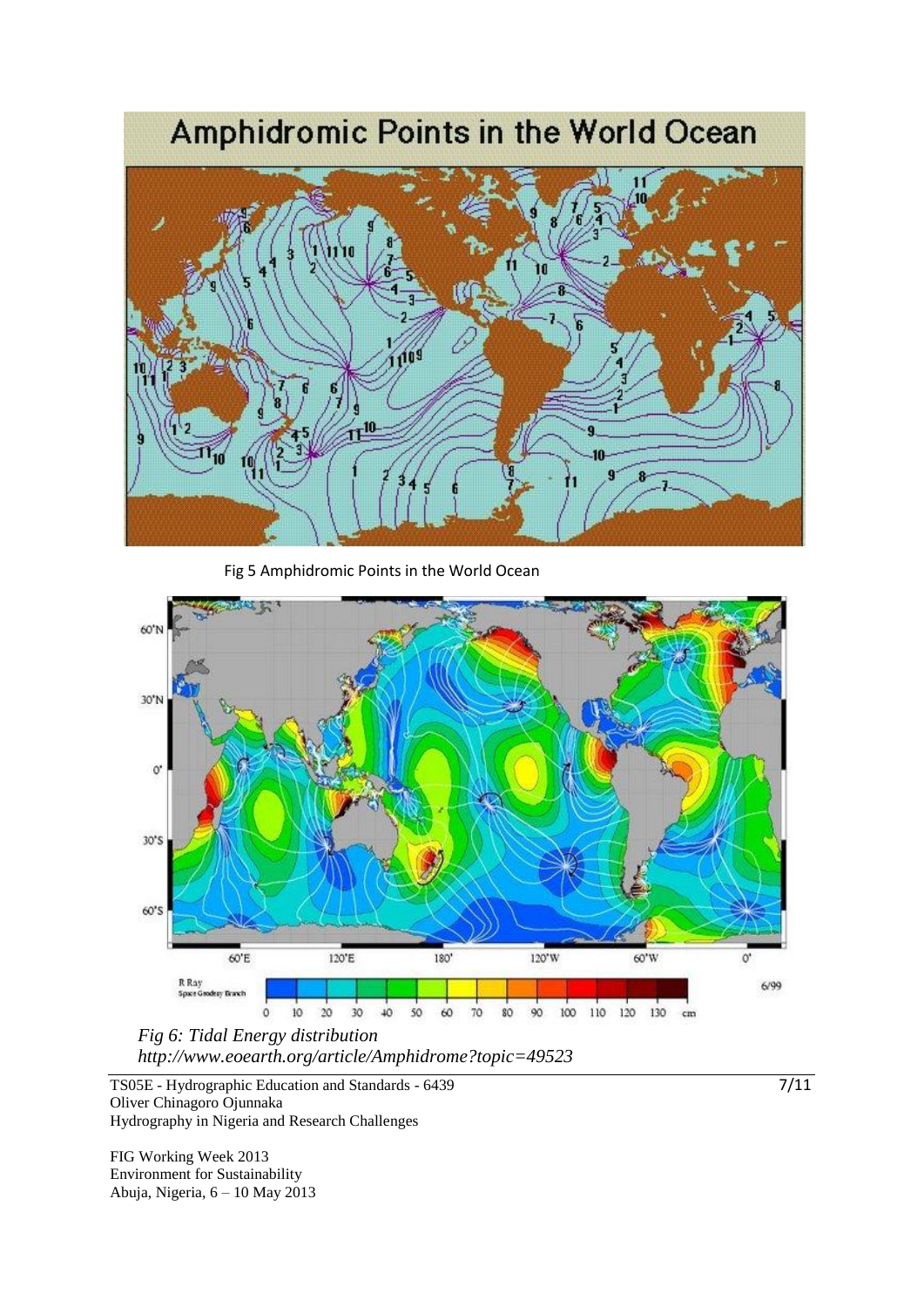*Patterns of tidal energy played out across the surface of the Earth as lines of force. The colours indicate where tides are strongest, with blues being weaker areas and reds being stronger*

### **1.3 Unusual Tide Arrival Time at Opobo River in Rivers State.**

Tides propagate from the ocean towards the estuaries. Consequently, high waters are expected to occur earlier at locations downstream than those upstream. The knowledge of tide is very essential in everyday life and employed for many purposes as already highlighted above. Therefore any strange deviation from expected pattern calls for attention and special studies in other to remove any conflict that may arise from improper application. Such unexpected tidal behaviour was encountered at a study at some locations in Rivers State. Figure 7 shows the locations of the tide gauges for the said project. From available tidal observations, it was noted that the HW at Harbour occurred before that at Opobo town. This created some doubts in the mind of the hydrographic personnel involved in the project.

Tidal observations which covered between 3 and 6 months for the locations were analyses with University of Nigeria Tide Analysis and Prediction Programme(UNITPP)

Table 1 shows listed values of tidal constants for the four principal constituents  $M_2$ ,  $S_2 K_1$ ,  $O_1$ for the four tidal stations .



 **Fig 7: Locations of Tide gauges in study area**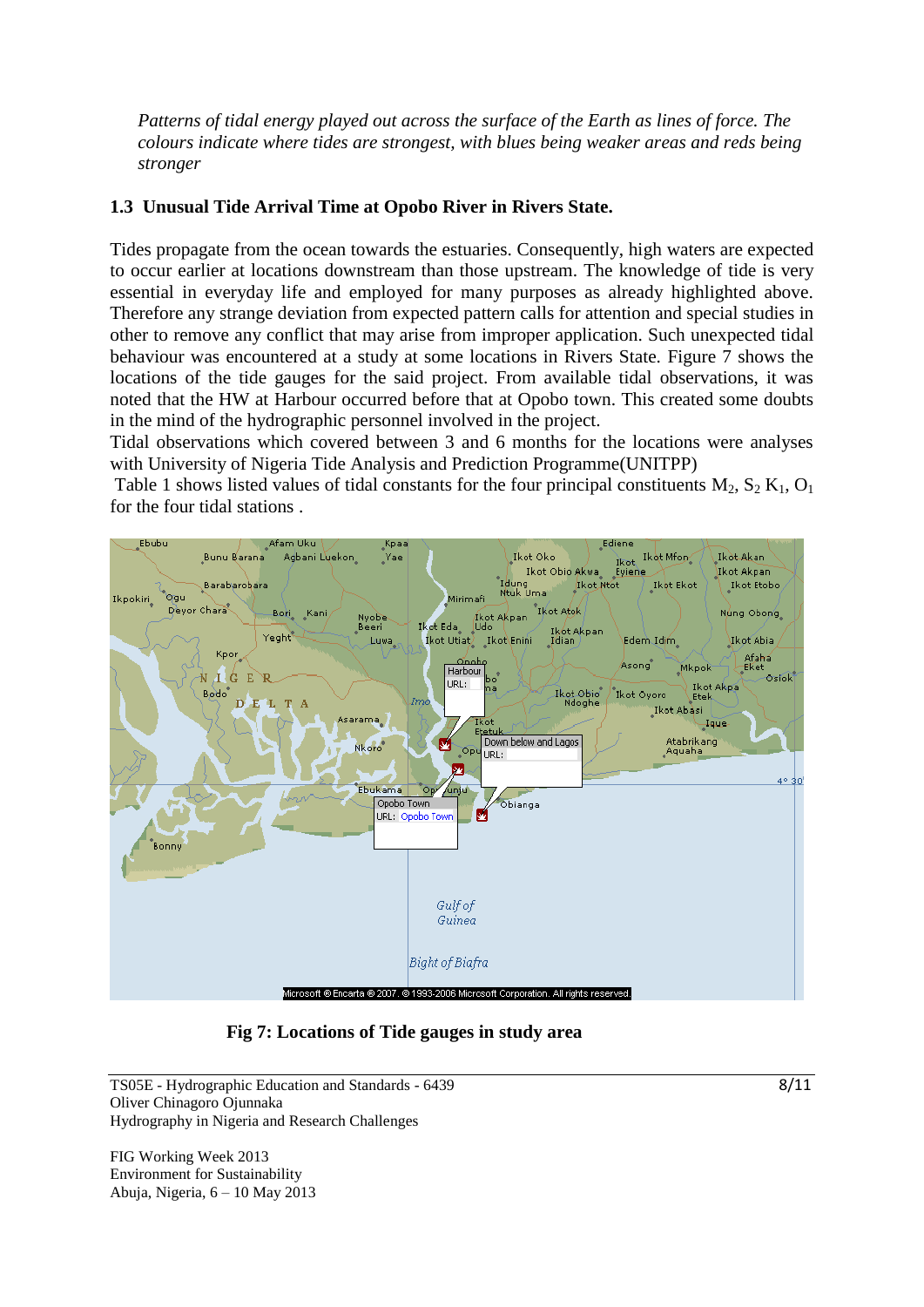|                    | $\rm M_2$ |      | $\mathbf{v}_2$ |      | 17 |      |     |      |
|--------------------|-----------|------|----------------|------|----|------|-----|------|
|                    | g         | H    | c              | H    | g  | H    |     | Η    |
| <b>Harbour</b>     | 148       | 0.70 | 86             | 0.25 | 28 | 0.15 |     | 0.03 |
| Opobo              | 47ء       | 0.67 | 85             | 0.24 | 24 | 0.14 | 312 | 0.01 |
| Down below         | 138       | 0.62 | 74             | 0.22 | 18 | 0.15 | 331 | 0.03 |
| <b>Lagos-Opobo</b> | .41       | 0.62 | 74             | 0.22 | 20 | 0.11 | 312 | 0.02 |

Table 1: Tidal constants  $M_2$ ,  $S_2$   $K_1$ ,  $O_1$ 

The age of tide " t" and the mean luni-tidal interval(MHWI) "v" computed from table 1 are given follows and listed in table 2:

$$
t = \frac{g_{s2} - g_{m2}}{w_{s2} - w_{m2}}
$$
  $\approx g_{s2} - g_{m2}$  hrs  $v = \frac{g_{m2}}{w_{m2}}$  hrs

where  $w_{s2}$  and  $w_{m2}$  speeds of the S<sub>2</sub> and M<sub>2</sub> constituents given as 30.000<sup>o</sup>/hr and 28.984<sup>0</sup>/hr respectively.

| table $\Delta$ . age of the ally villevel |              |             |  |  |  |  |
|-------------------------------------------|--------------|-------------|--|--|--|--|
| station                                   | Age<br>t hrs | <b>MHWI</b> |  |  |  |  |
|                                           |              | v hrs       |  |  |  |  |
| <b>Harbour</b>                            | 38           | 5.1062      |  |  |  |  |
| Opobo                                     | 38           | 5.0718      |  |  |  |  |
| <b>Down below</b>                         | 36           | 4.7612      |  |  |  |  |
| Lagos(Opobo)                              | 33           | 4.8647      |  |  |  |  |

 **table 2: age of tide and MHWI**

Table 2 tends to suggest that while the spring tide occurs at the same time at Harbour and Opobo town, the HW at Opobo occurs about 2 minutes earlier than that at Harbour. Consequently, the arrival time of HW at Opobo and Harbour are almost the same despite the noticeable distance apart. It is therefore very likely that the station at harbour is equally fed by the tides arriving from the creek that feeds the bifurcation from the west of Harbour. Since the importance tidal time cannot be overlooked in planning of marine based projects, a more comprehensive study of this phenomenon is essential especially with the recent effort to develop water transport system in Rivers State.

### **2. CONCLUSION**

The above discussions have only tried to highlight few of the numerous challenges facing the Nigerian Hydrographer. Several nations of the world have not only gone very far in addressing similar problems but have even embarked in complete bathymetric coverage of their water bodies with modern technology. The lack of personnel, the unavailability of funds, or denial of available fund, the absence of modern technology and the gross lack of awareness on the part of the policy makers in the developing nations are serious factors militating against the development of Hydrography in the developing coastal nations. The international community should make coordinated effort to ensure the establishment of functional

TS05E - Hydrographic Education and Standards - 6439 Oliver Chinagoro Ojunnaka Hydrography in Nigeria and Research Challenges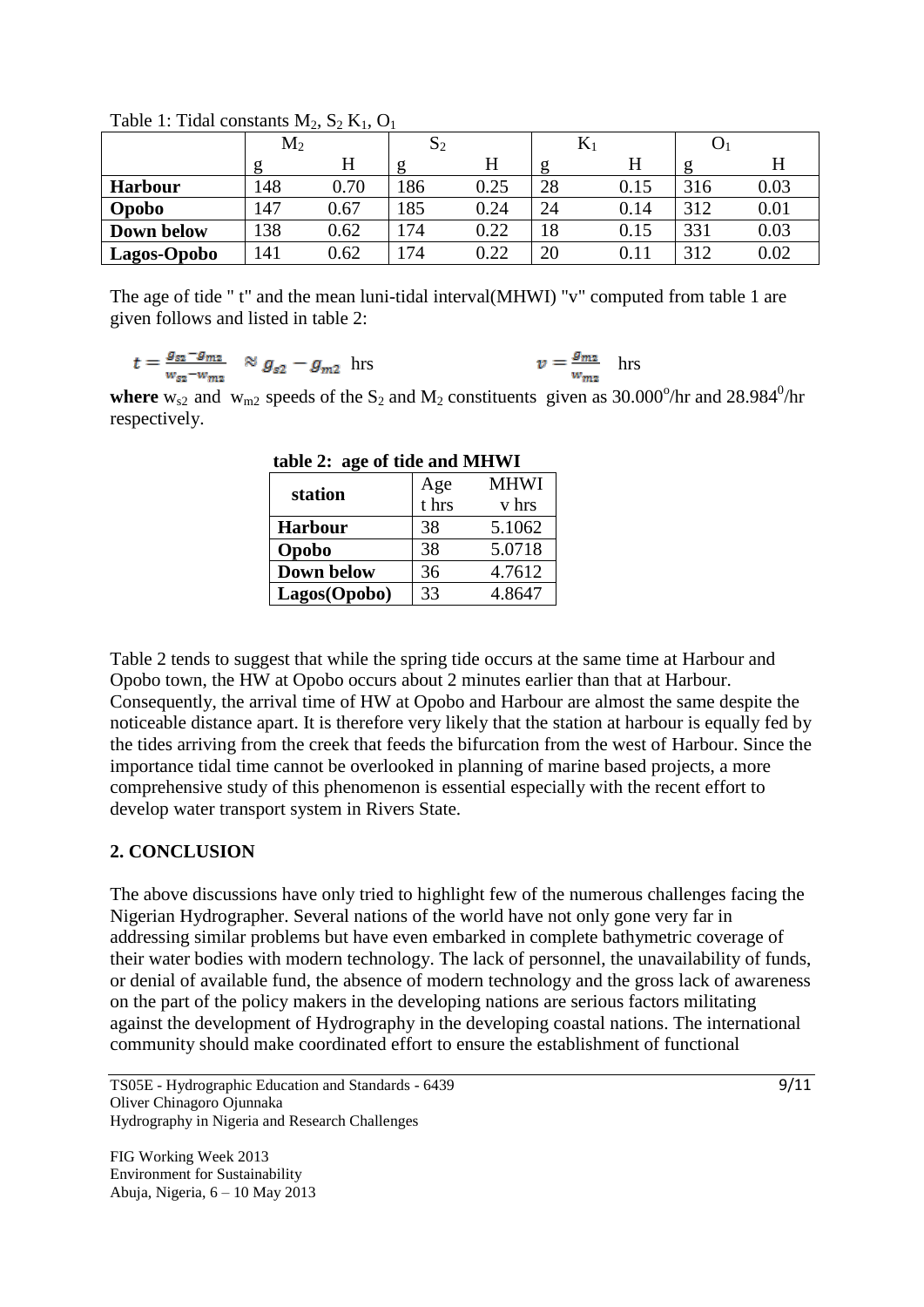Hydrographic offices in all the developing nations as a step towards systematic development of the profession and training of the necessary personnel. A supervised establishment of institutions of learning with modern facilities and defined mission will surely contribute immensely to addressing the various operational challenges confronting the hydrographer in these nations.

### **REFERENCES**

- 1. Admiralty Tide Tables 2000, Britain
- 2. Chen, G and Quartly, G. D. 2005, Ieee Geoscience And Remote Sensing Letters, V.2, p. 423-42
- 3. Hydrographer of Navy. 2005, Nigerian Navy Tide Tables. Nigerian Navy Hydrographic Office, Apapa, Lagos.
- 4. Ojinnaka, O.C. 2004. The Tide Factor in Marine Resource Management. Environmental Management in Nigeria. Proceedings of National Workshop on New Strategies in Environmental Management/ Protection: antidote to Environmental Related Crises, Conflicts and Problems in Nigeria. Ed. L.C. Umeh and others.
- 5. Ojinnaka, O.C. 2006. 'The Nigerian Vertical datum and the Influence of the Degenerate Amphidrom'. The Proceedings of Nigerian association of Geodesy Conference. Geodesy and National Development.
- **6. www.Tide-forecast.com/weather\_maps/Nigeria: Tide times and tide charts for the world.**
- **7. http://easytide.ukho.gov.uk/EasyTide/EasyTide/index.aspx**
- 8. http://www.unesco.org/csi/act/lagos/flood5.htm); Environment and Development in Coastal regions and in small islands, The Guardian - 19 June 2000)
- *9.* http://www.eoearth.org/article/Amphidrome?topic=49523 Amphidrome visited 5/3/2013



### **About the Author**

Oliver Ojinnaka obtained his B.Sc in Surveying and M.Sc. in Surveying Engineering from University of Nigeria, Nsukka in 1978 and 1985 respectively. He obtained his PG. Diploma in Hydrographic Surveying from Plymouth Polytechnic UK in 1986 and PHD from University of Nigeria, Nsukka in 2001. He worked with Nigerian Ports Authority and later with the International Hydrographic Survey Company, Port-Harcourt, Nigeria as Hydrographer. He is presently a lecturer with University of

TS05E - Hydrographic Education and Standards - 6439 Oliver Chinagoro Ojunnaka Hydrography in Nigeria and Research Challenges